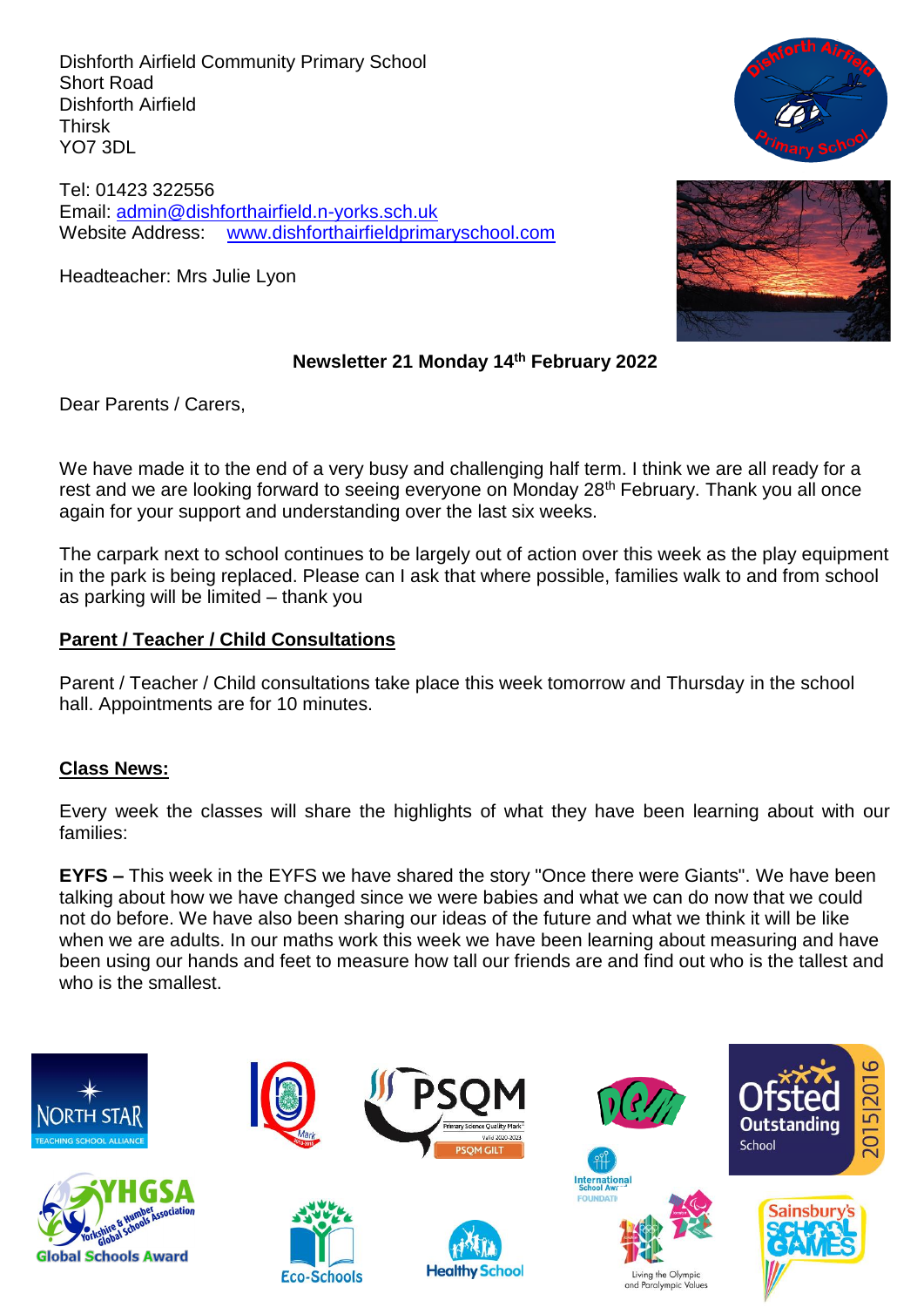**Year 1 and 2 –** This week in Year 1/2 we have been investigating the Great Fire of London and we have been learning about non-fiction writing. We have explored the different features and what we need to put in our own writing. This week in Maths we have been learning to share equally and have learnt the division sign. We have continued to explore structures in DT and have added masking tape to add strength. In Music we have learnt two keys on the glockenspiel and have been playing alongside the song I am in the Groove!

**Year 3 and 4 –** This week we have been investigating soils in Science and used our observational skills to find out what soil is made up of. We have also investigated which soils were the best soakers and drainers of water. In literacy we have been busy writing persuasive letters to the pirates in our whole class reading book, 'The Firework Maker's Daughter'.

**Year 5 and 6 –** This week we have been learning about the moon and the different phases the moon goes through. We have learnt that the moon is like a giant mirror in the sky which reflects the sunlight. We have been finding out about how the moon appears to change shape and why it may look different from day to day. We are keeping a moon diary to look at the changing shape over the next week.

# **Year 3 / 4 Maternity Leave Teacher**

I am delighted to announce that we have appointed a teacher to cover Mrs Armstrong while she is on maternity leave. On Friday we interviewed and appointed Mrs Stephanie Fiveash who will begin straight after the half term holiday where she will have a week with Mrs Armstrong getting to know the children before Mrs Armstrong leaves on Friday 4<sup>th</sup> March.



### **Mrs Dixon – baby news**

I am also delighted to announce that on Thursday last week Mrs Dixon had a baby boy! Oberon Alexander Dixon (Ronnie for short), was born at 11.43am weighing 7lb 8oz. Congratulations to the Dixon family.

### **Year 3 and 4 Trip to Murton Park**

Today Year 3 and 4 children are having a fantastic day out making pottery and writing like Romans at Murton Park! The children set off at 9am and will return at 4pm.

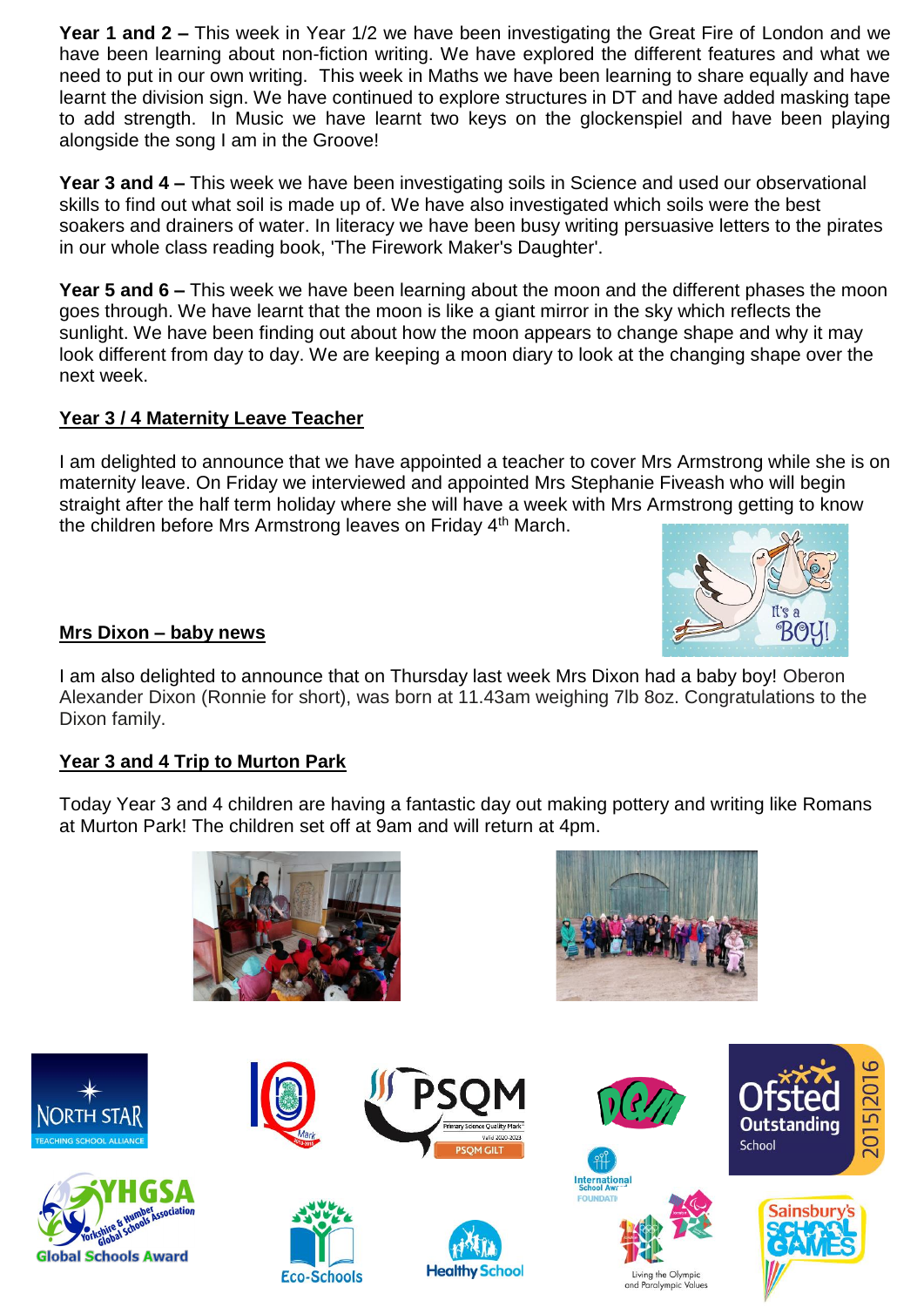# **Music for Life**

On Thursday 17<sup>th</sup> February we will be welcoming a Jazz band in school for the afternoon for the children to listen to courtesy of Sowerby Music for Life.

## **Reading**

Advance notice that we are celebrating World Book Day after February half term on **Thursday 3rd March** – children are welcome to come to school dressed up as a character from a book.

## **Promotional Dinner – World Book Day – Thursday 3rd March**

Positivity Pizza Or Marvellous Mackesy Mac and Cheese You Can Do It Diced Potatoes, Brave Broccoli and Courageous Carrots

Mole Mud Muffins (Chocolate Muffins)

# **Comic Relief – Red Nose Day Friday 18th March**

On Friday 18<sup>th</sup> March we will be supporting Comic Relief with a non-uniform day where the children can donate £1 towards the charity – red noses are also welcome!

### **School Dinners February**

The price for dinner is £2.75 per meal (£13.75 per week). The cost for the month of February is £41.25. Please ensure your Parent Pay account is up to date.

### **Sport Wear for All Thirsk**

As mentioned in previous newsletters, the organisation Sport Wear for All Thirsk is to help ensure children can participate in sports by loaning and swapping sports boots and equipment. If you have any sports trainers or boots that your children have grown out of then there is a collection box at school if you would like to support this.





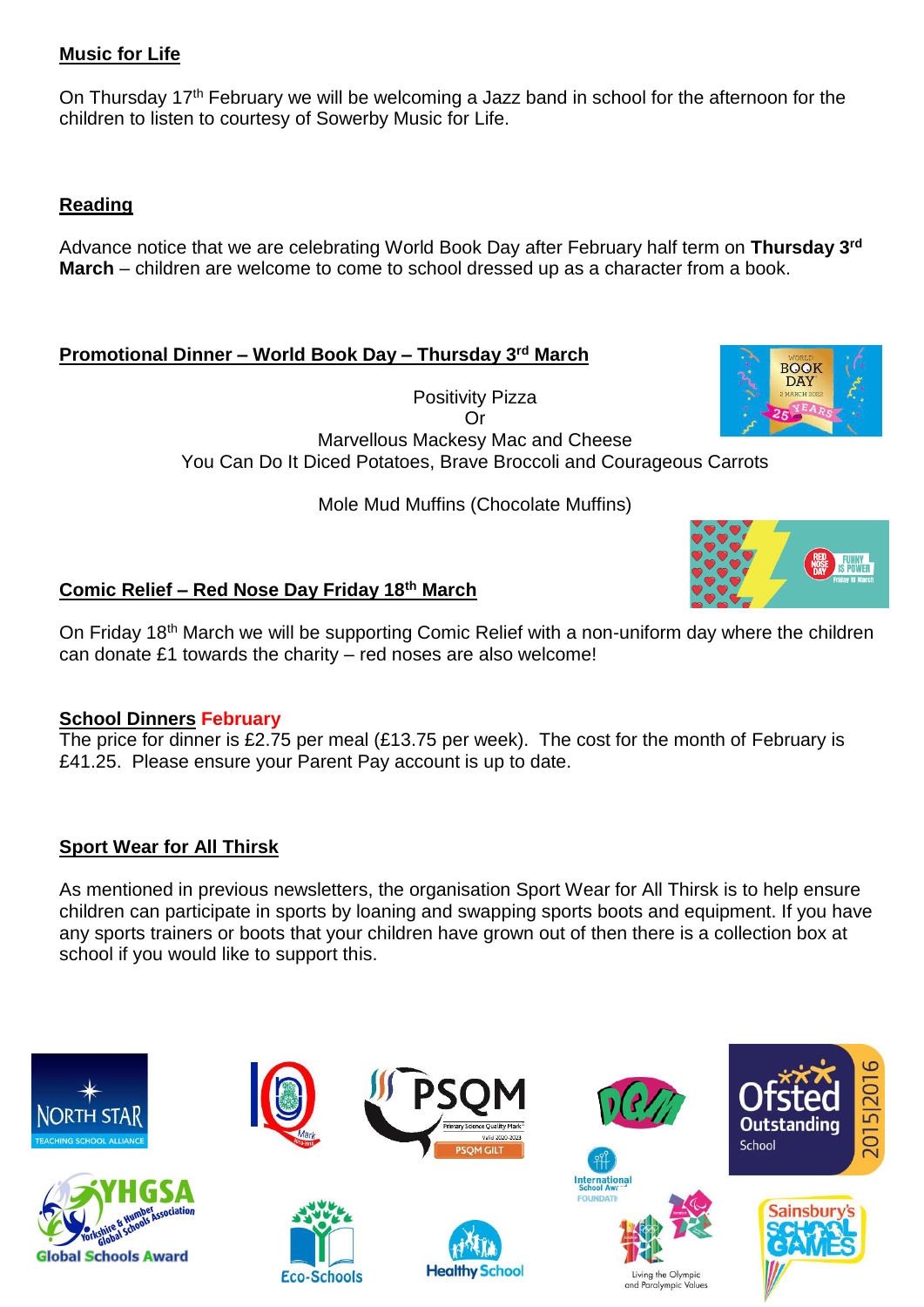# **Carlton Lodge – February half-term**

Please see below for information from Carlton Lodge:

## **Hello from Carlton Lodge Activity Centre**

We are pleased to be able to offer Activities for the **Half Term Holiday, February 2022** to take place on: **Tuesday, 22nd February and Wednesday, 23rd February**

Activities are aimed at children **aged 8-14 yrs**. **Covid safe measures are in place.** [**Registration is from 9.10am**] Activities start at **9.30am** and finish at approx. **4.30pm.**

Children will be allocated into a group of up to 8 individuals and given instruction throughout the day by one or two instructors.

Activities will be arranged by the Carlton Lodge Team and will be dependent on group sizes, staffing levels and weather conditions. Activities will include a combination of 4 from following list:- Archery, Bushcraft, Climbing Tree, Climbing Wall, Challenge Course, Crate Stack, Bridges, Problem Solving, Scavenger Hunt or Orienteering.

Particular activities cannot be prebooked, these will be decided by our staff a day or two before the event

You can book places for your child[ren] individually or as multiple numbers at a cost of **£40 per child + booking fee**.

Places are limited, so please visit the EventBrite site to check availability.

To book your child[ren] for Activities please go to the Eventbrite site: <https://bit.ly/ActivityDaysFeb22>

Don't forget to bring a **packed lunch**, **shower kit & towel** and **a change of clothes** and come prepared for the season's weather conditions!

If you have any additional queries, please contact [gillian@nyy.org.uk](mailto:gillian@nyy.org.uk)

We look forward to seeing you!!  $\circled{e}$ 

# **Thirsk Community Library and Boroughbridge Library**

Please find attached to this newsletter information regarding activities that are taking place at Thirsk Library and Boroughbridge Library over the half-term break.

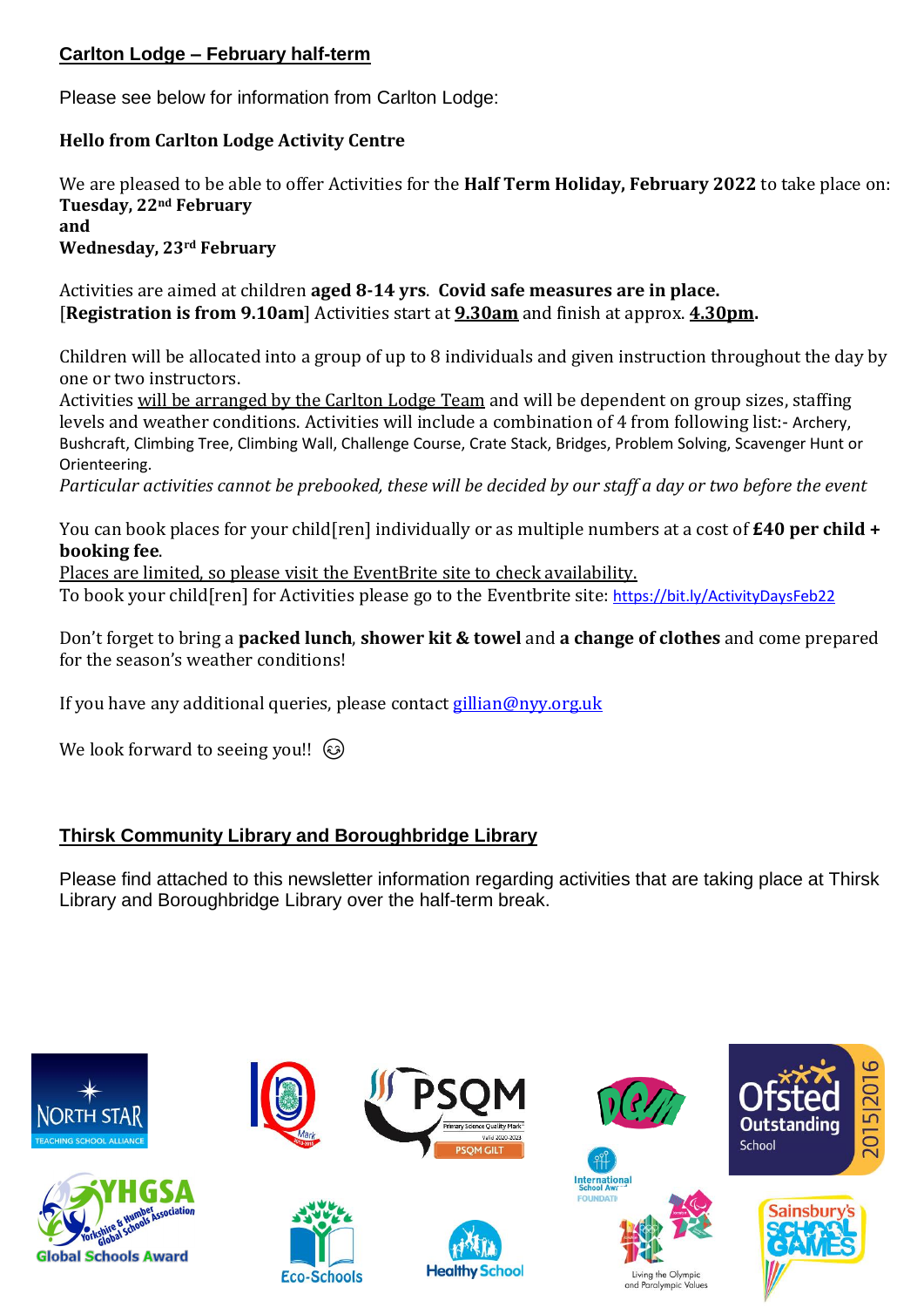## **AWARDS**

#### **Celebration Assembly**

On Friday, we have our Celebration Assembly. This week the following children were given our weekly awards;

#### **Celebration Cup**

The cup this week goes to someone who is a pleasure to teach. This person always works so hard in lessons and is always willing to support their peers with their learning too. This person is a kind friend and has a great sense of humour. This person radiates all of our school values and we are so lucky to have them in our class and our school.

#### Congratulations and well done to ….

Alyssa!



#### **Ribbons**

**EYFS** – This week the ribbon goes to someone who has been working hard in their learning and shown a can-do attitude. They have listened carefully to follow instructions and shown great independence when faced with a challenge. They have also been a good friend, helping others in the class. Congratulations Lily!

**Year 1 / 2 –** In Year 1/2 the ribbon this week goes to someone who is an excellent friend. They can share their skills and knowledge to support other children in class. They can work systematically in maths and see patterns are they appear. Well done Lucas!

**Year 3 / 4** – This week the ribbon goes to someone who has really impressed me with their work on calculating the perimeter of shapes in maths. It has been great to see their confidence grow and for them to be contributing so much to our maths lessons. Keep up the great work, Tess!

**Year 5 / 6** – The ribbon this week goes to someone who has settled back into life at DAPs so smoothly. This person is hard working, kind and considerate of her peers. We are so pleased to welcome this person back into our school and we can't wait to see what she achieves this year. Well done to Romika!

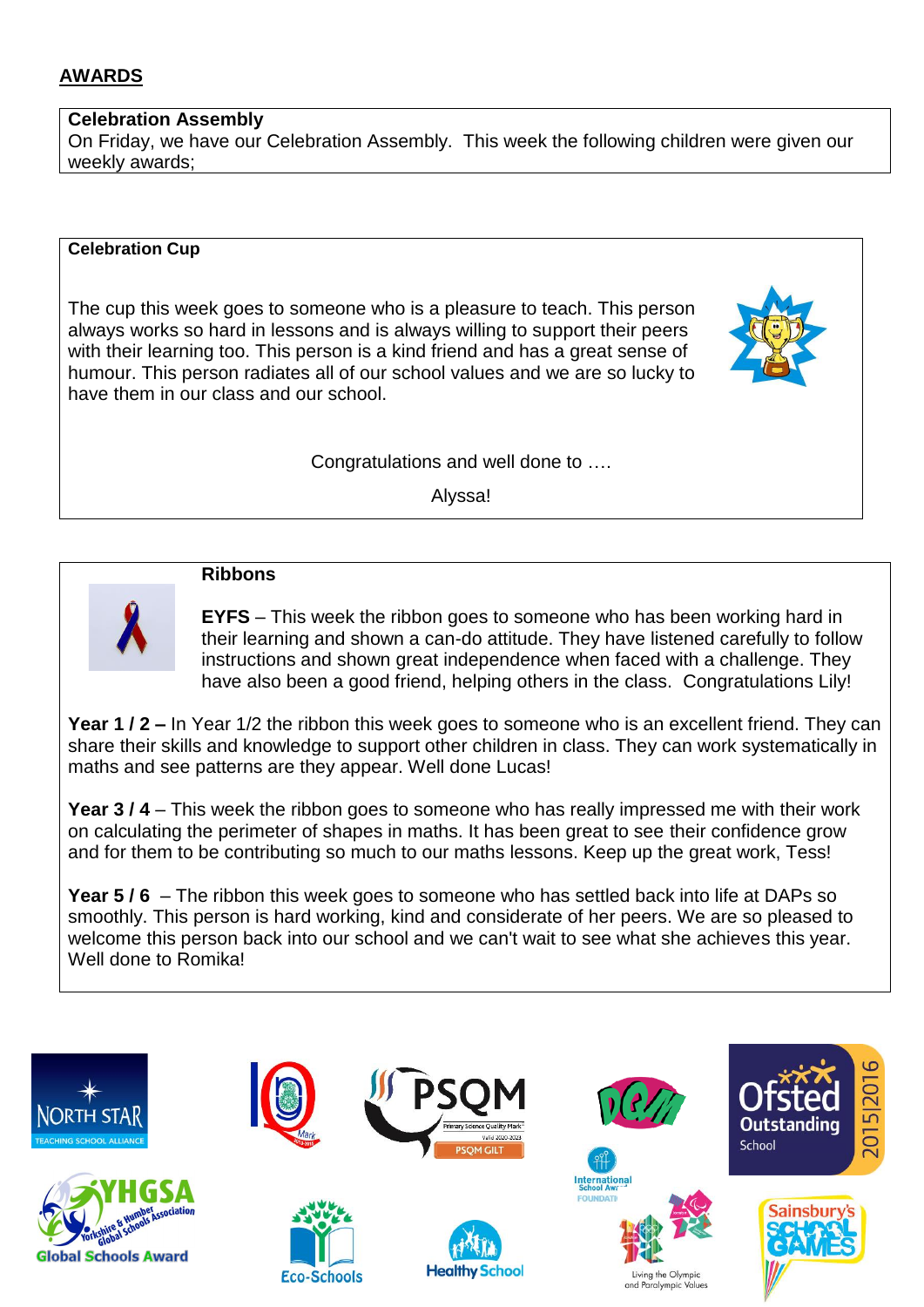#### **Values in Action**

This week our Values award goes to someone who has demonstrated our school value of compassion because they encourage me to do swimming and say positive things to help me.



The values award goes to Evie who was nominated by Eliora.

Well done, Evie!

# **Attendance**

Good attendance at school is key to your child's progress.

| Week Commencing 7 <sup>th</sup> February 2022 |                 |          |                 |  |  |  |
|-----------------------------------------------|-----------------|----------|-----------------|--|--|--|
| <b>Reception</b>                              | <b>Year 1/2</b> | Year 3/4 | <b>Year 5/6</b> |  |  |  |
| 100%                                          | 97%             | 94%      | 95%             |  |  |  |

Kind regards,

Mrs Julie Lyon Head Teacher